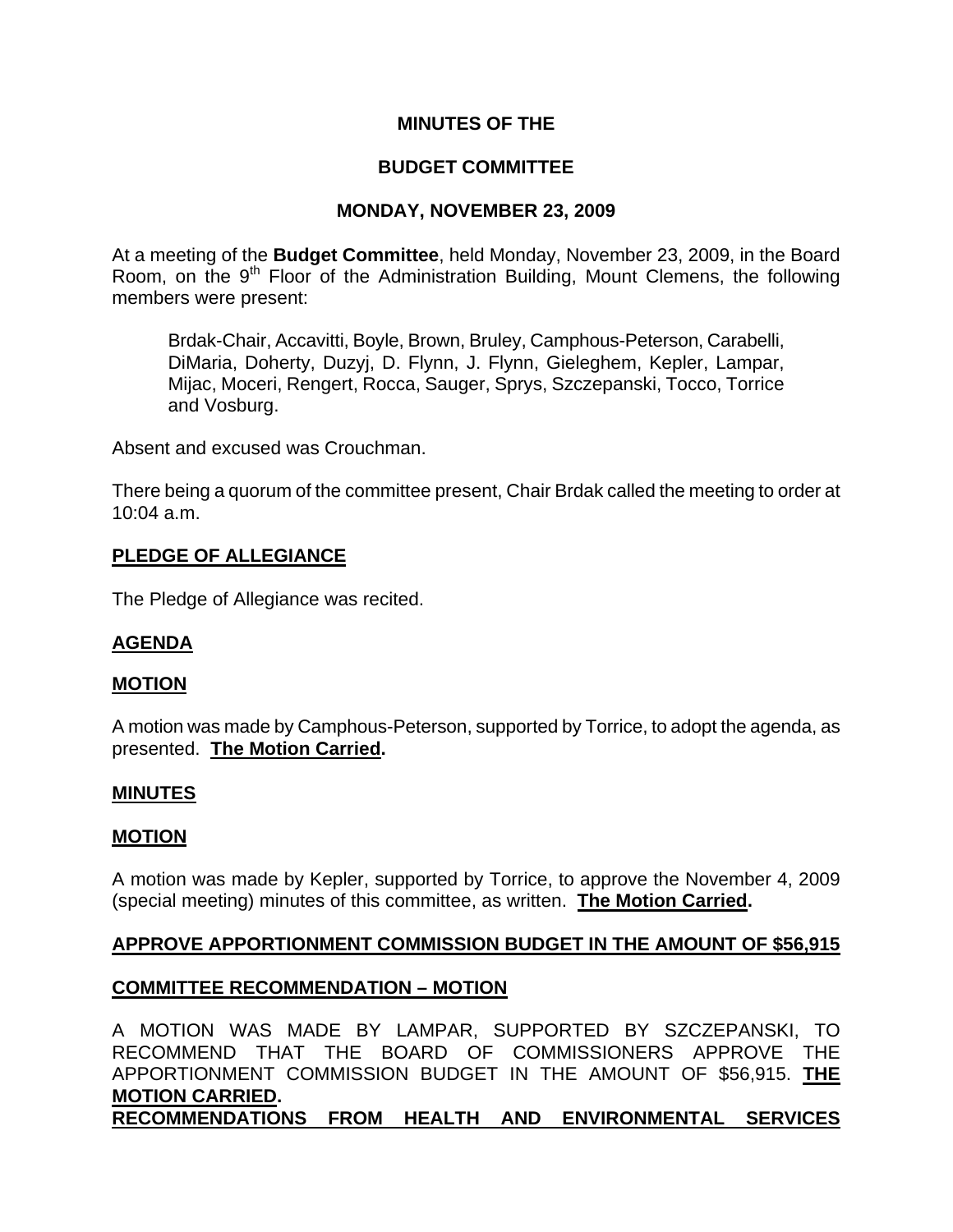#### **COMMITTEE MEETING OF 11-05-09**

Items a, b and c were moved in their entirety.

### **COMMITTEE RECOMMENDATION – MOTION**

A MOTION WAS MADE BY CAMPHOUS-PETERSON, SUPPORTED BY RENGERT, TO RECOMMEND THAT THE BOARD OF COMMISSIONERS APPROVE THE FOLLOWING PAYMENTS FROM THE ENVIRONMENTAL PROBLEMS: LAKE/RIVER FUND:

\$8,333.33 TO RAY TOWNSHIP TO CLEAN DRAINAGE COURSE #3;

\$40,000 TO THE CITY OF STERLING HEIGHTS FOR JAYCEE PARK BANK STABILIZATION AND

 \$40,000 TO THE CITY OF STERLING HEIGHTS FOR GIBSON DRAIN BANK EROSION RESTORATION.

### **THE MOTION CARRIED.**

## **RECEIVE AND FILE REPORT ON 2010 BUDGET REDUCTIONS**

#### **MOTION**

A motion was made by Sprys, supported by Vosburg, to receive and file the report on 2010 budget reductions. **The Motion Carried.** 

After the vote, the following commissioner spoke: Gieleghem.

#### **2010 BUDGET REDUCTION PRESENTATIONS**

#### **Community Mental Health**

#### **COMMITTEE RECOMMENDATION – MOTION**

A MOTION WAS MADE BY J. FLYNN, SUPPORTED BY CAMPHOUS-PETERSON, TO RECOMMEND THAT THE BOARD OF COMMISSIONERS ADOPT THE 2010 BUDGET REDUCTIONS FOR THE COMMUNITY MENTAL HEALTH PROGRAMS AS OUTLINED.

The following commissioner spoke: Vosburg.

Chair Brdak called for a vote on the motion and **THE MOTION CARRIED.** 

#### **CMH-Substance Abuse**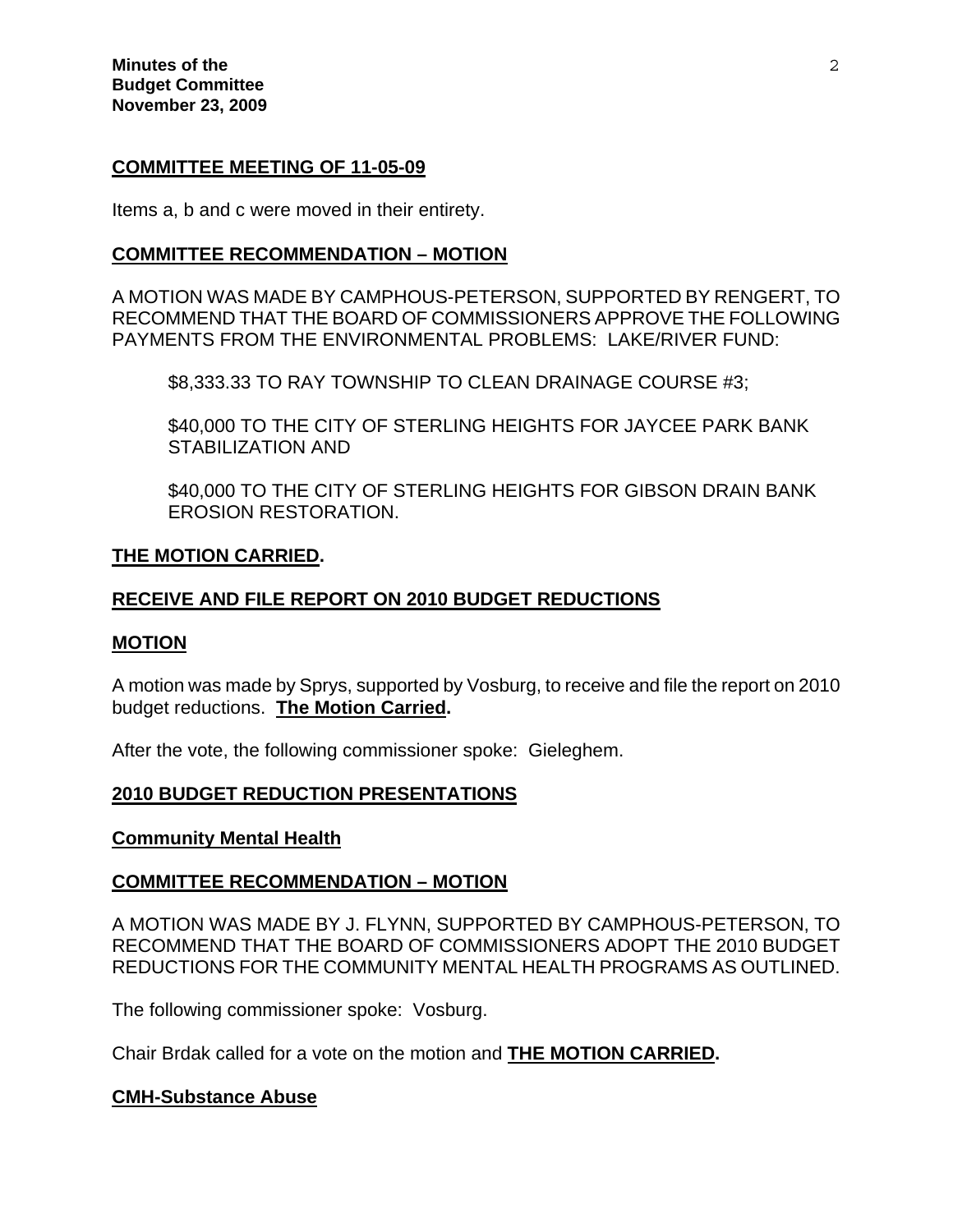## **COMMITTEE RECOMMENDATION – MOTION**

A MOTION WAS MADE BY SZCZEPANSKI, SUPPORTED BY SPRYS, TO RECOMMEND THAT THE BOARD OF COMMISSIONERS ADOPT THE 2010 BUDGET REDUCTIONS FOR THE COMMUNITY MENTAL HEALTH SUBSTANCE ABUSE PROGRAMS AS OUTLINED.

The following commissioners spoke: Doherty and Vosburg.

Chair Brdak called for a vote on the motion and **THE MOTION CARRIED.**

### **Protective Services (Blue Coats)**

## **COMMITTEE RECOMMENDATION – MOTION**

A MOTION WAS MADE BY SPRYS, SUPPORTED BY KEPLER, TO RECOMMEND THAT THE BOARD OF COMMISSIONERS ADOPT THE 2010 BUDGET REDUCTIONS IN THE AMOUNT OF \$86,411 FOR THE PROTECTIVE SERVICES DIVISION (BLUE COATS) AS OUTLINED.

The following commissioners spoke: Doherty, Bruley, Rengert, Brdak and Brown.

## **AMENDMENT**

A MOTION WAS MADE BY DOHERTY, SUPPORTED BY RENGERT, TO DIRECT THE CIRCUIT COURT TO REPORT BACK TO THIS COMMITTEE TO DEFINE A MEANS TO ACHIEVE THIS SAVINGS.

The following commissioners spoke: Doherty, Gieleghem, Bruley and Duzyj.

Chair Brdak called for a vote on the amendment and **THE MOTION WAS DEFEATED.** 

Chair Brdak called for a vote on the main motion and **THE MOTION CARRIED WITH DOHERTY, DUZYJ AND RENGERT VOTING "NO."**

## **Risk Management Insurance Premiums**

## **COMMITTEE RECOMMENDATION – MOTION**

A MOTION WAS MADE BY SPRYS, SUPPORTED BY SZCZEPANSKI, TO RECOMMEND THAT THE BOARD OF COMMISSIONERS ADOPT THE 2010 BUDGET REDUCTIONS FOR THE RISK MANAGEMENT AND SAFETY DEPARTMENT WITH A REDUCTION OF PREMIUM COST BY \$27,000. **THE MOTION CARRIED. Civil Services**